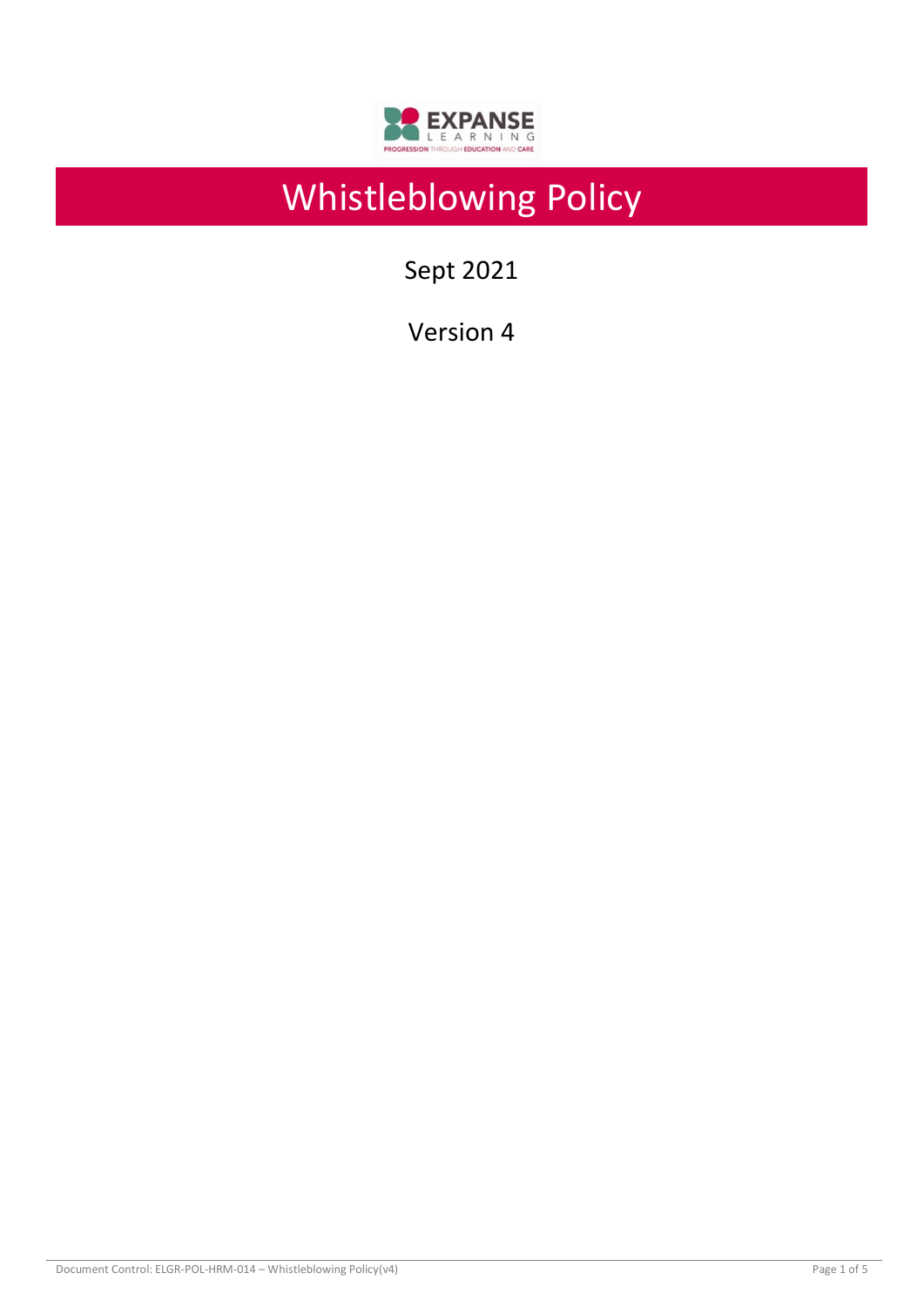## **1. Scope**

The policy applies to all employees and those contractors working for Expanse Learning.

## **2. Introduction**

Employees are often the first to realise that there may be something seriously wrong within Expanse Learning. However, they may not express their concerns because they feel that speaking up would be disloyal to their colleagues or to the Organisation. They may also fear harassment or victimisation. In these circumstances it may be easier to ignore the concern rather than report what may just be a suspicion of malpractice.

Expanse Learning is committed to the highest possible standards of openness, probity and accountability supported by our company values. In line with that commitment we expect employees, and others that we deal with, who have serious concerns about any aspect of Expanse Learnings work to come forward and voice those concerns. It is recognised that most cases will have to proceed on a confidential basis.

This policy makes it clear that you can do so without fear of victimisation, subsequent discrimination or disadvantage. This whistle-blowing policy is intended to encourage and enable employees to raise serious concerns within Expanse Learning rather than overlooking a problem or 'blowing the whistle' outside.

These procedures are in addition to the Expanse Learnings complaints procedures.

#### **3. Aims**

This policy aims to:

- o encourage you to feel confident in raising serious concerns and to question and act upon concerns about practice
- o provide avenues for you to raise those concerns and receive feedback on any action taken
- o ensure that you receive a response to your concerns and that you are aware of how to pursue them if you are not satisfied
- o reassure you that you will be protected from possible reprisals or victimisation if you have a reasonable belief that you have made any disclosure in good faith.

There are existing procedures in place to enable you to lodge a grievance relating to your own employment. The whistleblowing policy is intended to cover major concerns that fall outside the scope of other procedures.

These include but is not limited to:

- $\circ$  conduct which is an offence or a breach of law
- o disclosures related to miscarriages of justice
- $\circ$  health and safety risks, including risks to the public as well as other employees
- o damage to the environment
- o the unauthorised use of public funds
- o possible fraud and corruption
- o sexual or physical abuse, or
- o other unethical conduct

Thus, any serious concerns that you have about any aspect of service provision or the conduct of employees of Expanse Learning or others acting on behalf of Expanse Learning can be reported under the whistle-blowing policy.

This may be about something that:

- o makes you feel uncomfortable in terms of known standards, your experience or the standards you believe Expanse Learning subscribes to; or
- o is against Expanse Learnings policies, company values or organisational expectations; or
- o falls below established standards of practice; or
- o amounts to improper conduct.

This policy does **not** replace the complaints procedure.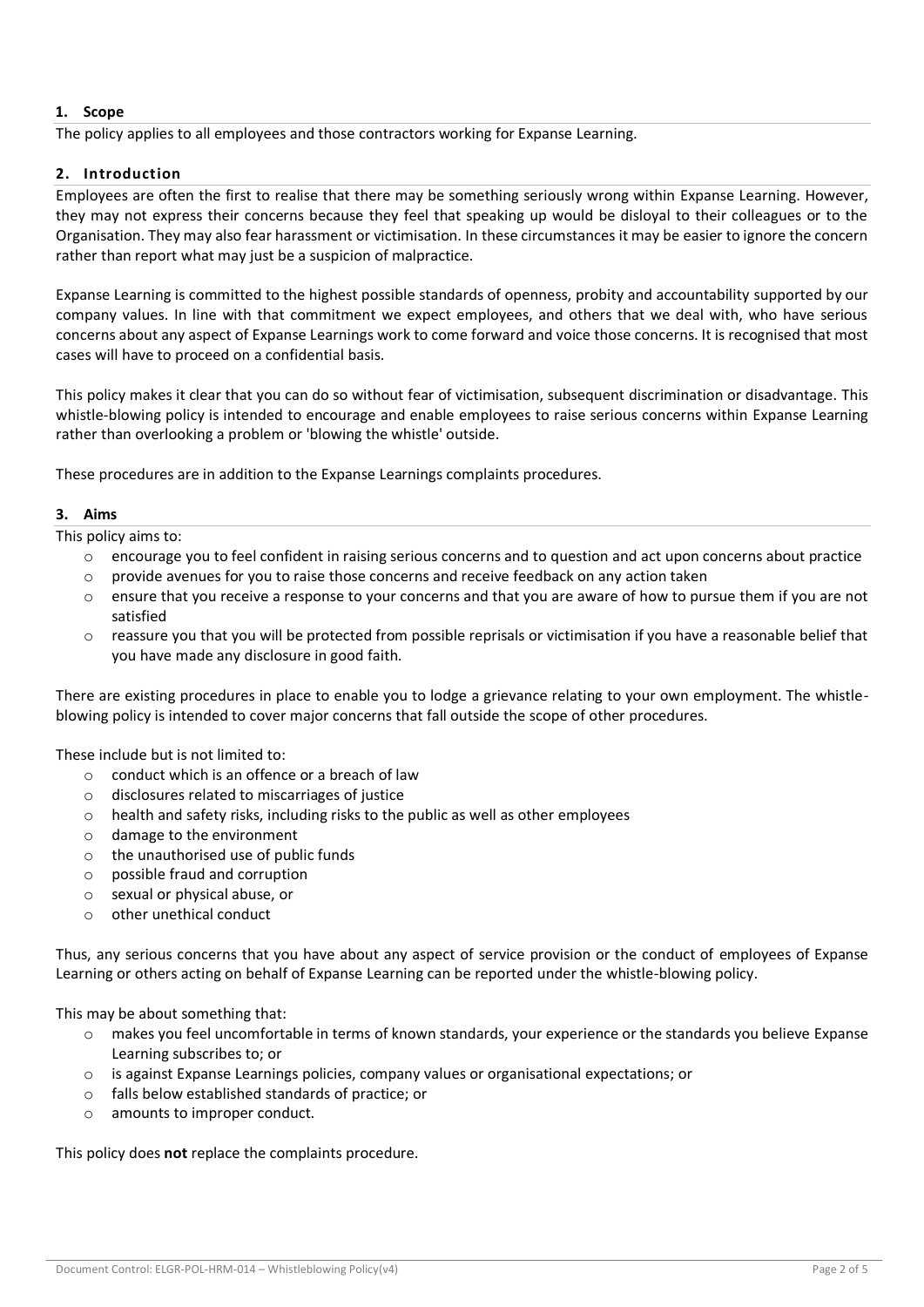## **4. Safeguards**

#### *Harassment or Victimisation*

Expanse Learning:

- $\circ$  Is committed to good practice and high standards and wants to be supportive of employees.
- o Recognises that the decision to report a concern can be a difficult one to make. If what you are saying is true, you should have nothing to fear because you will be doing your duty to your employer and those for whom you are providing a service.
- o Will not tolerate any harassment or victimisation *(including informal pressures)* and will take appropriate action to protect you when you raise a concern in good faith.
- o Ensure any investigation into allegations of potential malpractice will not influence or be influenced by any disciplinary or redundancy procedures that already affect you.

## *Confidentiality*

All concerns will be treated in confidence and every effort will be made not to reveal your identity if you so wish. At the appropriate time, however, you may need to come forward as a witness.

## *Anonymous Allegations*

- $\circ$  This policy encourages you to put your name to your allegation whenever possible.
- $\circ$  Concerns expressed anonymously are much less powerful but will be considered at the discretion of Expanse Learning.
- o In exercising this discretion, the factors to be taken into account would include:
	- *the seriousness of the issues raised*
	- *the credibility of the concern; and*
	- *the likelihood of confirming the allegation from attributable sources.*

## *Untrue Allegations*

If you make an allegation in good faith, but it is not confirmed by the investigation, no action will be taken against you. If, however, you make an allegation frivolously, maliciously or for personal gain, disciplinary action may be taken against you.

## **How to raise a concern**

As a first step, you should normally raise concerns with your immediate Line Manager or their superior. This depends, however, on the seriousness and sensitivity of the issues involved and who is suspected of the malpractice. For example, if you believe that management is involved you should approach a Human Resources/Director.

Concerns may be raised verbally or in writing. Employees who wish to make a written report are invited to use the following format:

- o the background and history of the *concern (giving relevant dates)*
- o the reason why you are particularly concerned about the situation.

The earlier you express the concern the easier it is to take action.

Although you are not expected to prove beyond doubt the truth of an allegation, you will need to demonstrate to the person contacted that there are reasonable grounds for your concern.

You may wish to consider discussing your concern with a colleague first and you may find it easier to raise the matter if there are two *(or more)* of you who have had the same experience or concerns.

You may invite a friend to be present during any meetings or interviews in connection with the concerns you have raised.

## **5. How Expanse Learning will Respond?**

Expanse Learning will respond to your concerns. Do not forget that testing out your concerns is not the same as either accepting or rejecting them. Where appropriate, the matters raised may:

- $\circ$  be investigated by management, internal audit, or through the disciplinary process
- o be referred to the police
- o be referred to the external auditor
- o form the subject of an independent inquiry.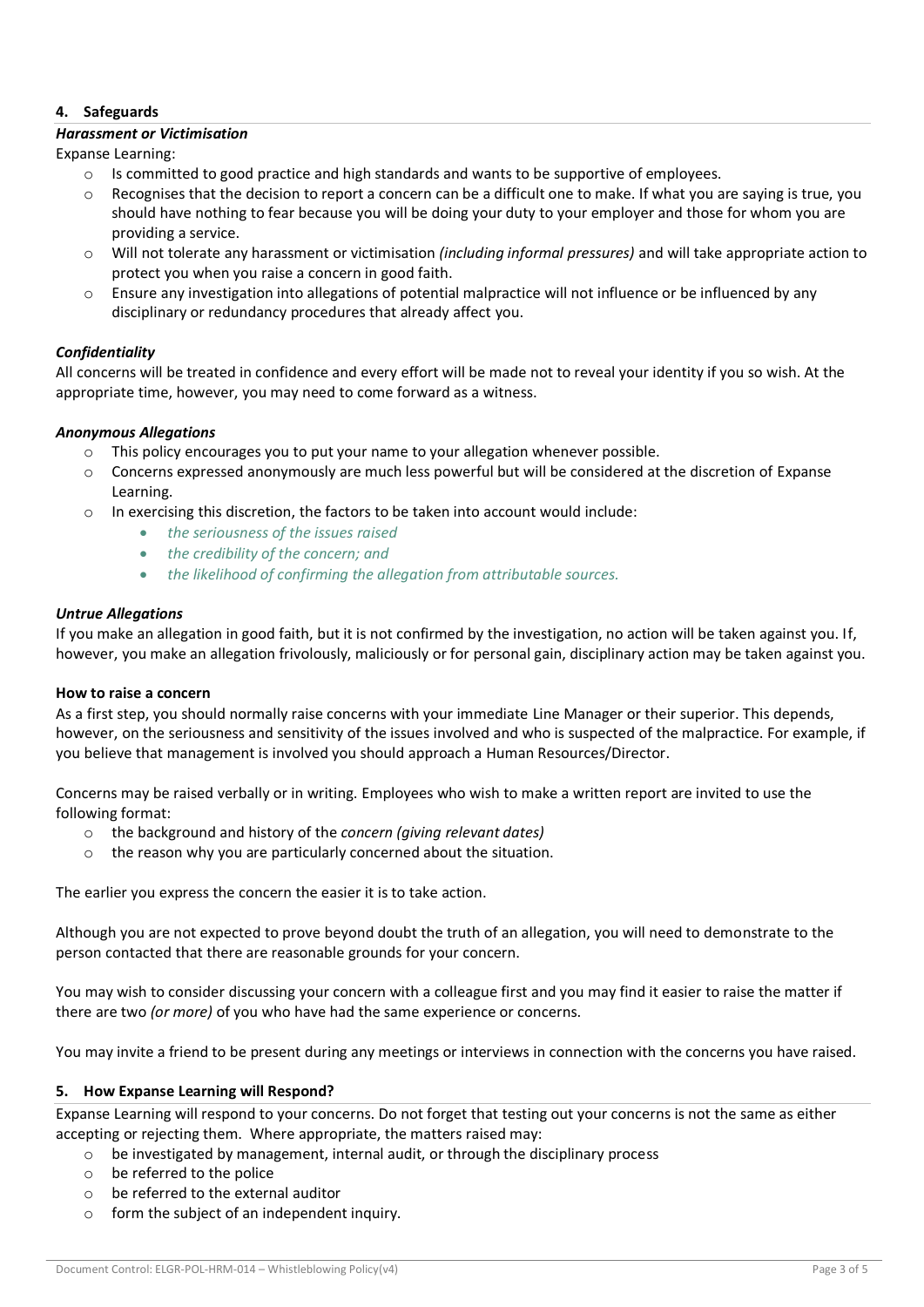In order to protect individuals and those accused of misdeeds or possible malpractice, initial enquiries will be made to decide whether an investigation is appropriate and, if so, what form it should take. The overriding principle which Expanse Learning will have in mind is the public interest. Concerns or allegations which fall within the scope of specific procedures (for example, child protection or discrimination issues) will normally be referred for consideration under those procedures.

Some concerns may be resolved by agreed action without the need for investigation. If urgent action is required, this will be taken before any investigation is conducted.

Within ten working days of a concern being raised, the responsible person will write to you:

- o acknowledging that the concern has been received
- o indicating how we propose to deal with the matter
- o giving an estimate of how long it will take to provide a final response
- o telling you whether any initial enquiries have been made
- o supplying you with information on support mechanisms, and
- o telling you whether further investigations will take place and if not, why not.

The amount of contact between the person considering the issues and you will depend on the nature of the matters raised, the potential difficulties involved, and the clarity of the information provided. If necessary, Expanse Learning will seek further information from you.

Where any meeting is arranged, off-site if you so wish, you can be accompanied by friend.

Expanse Learning will take steps to minimise any difficulties which you may experience as a result of raising a concern. For instance, if you are required to give evidence in criminal or disciplinary proceedings Expanse Learning will arrange for you to receive advice about the procedure.

Expanse Learning accepts that you need to be assured that the matter has been properly addressed. Thus, subject to legal constraints, we will inform you of the outcome of any investigation.

## **6. The Responsible Officer**

The Head of Shared Services have overall responsibility for the maintenance and operation of this policy. They will maintain a record of concerns raised and the outcome within DatabridgeMIS *(This is a format that does not endanger your confidentiality)* and will report as necessary to the Directors.

## **How the Matter can be Taken Further**

This policy is intended to provide you with an avenue within Expanse Learning to raise concerns. Expanse Learning hopes you will be satisfied with any action taken.

If you are not, and if you feel it is right to take the matter outside Expanse Learning, the following are possible contact points:

- o Public Concern at Work, is a registered charity whose services are free and strictly confidential
- o your local Citizens Advice Bureau:
	- *Telephone: Protect Advice Line: 020 3117 2520 (\* option 1) Business Support: 020 3117 2520 (\*option 2)*
	- *Email Protect Advice line: [whistle@protect-advice.org.uk](mailto:whistle@protect-advice.org.uk) Media enquiries: [press@protect-advice.org.uk](mailto:press@pcaw.org.uk) Business support services: [business@protect-advice.org.uk](mailto:business@protect-advice.org.uk)*
- o relevant professional bodies or regulatory organisations
- o a relevant voluntary organisation
- o the police.

If you do take the matter outside Expanse Learning, you should ensure that you do not disclose confidential information.